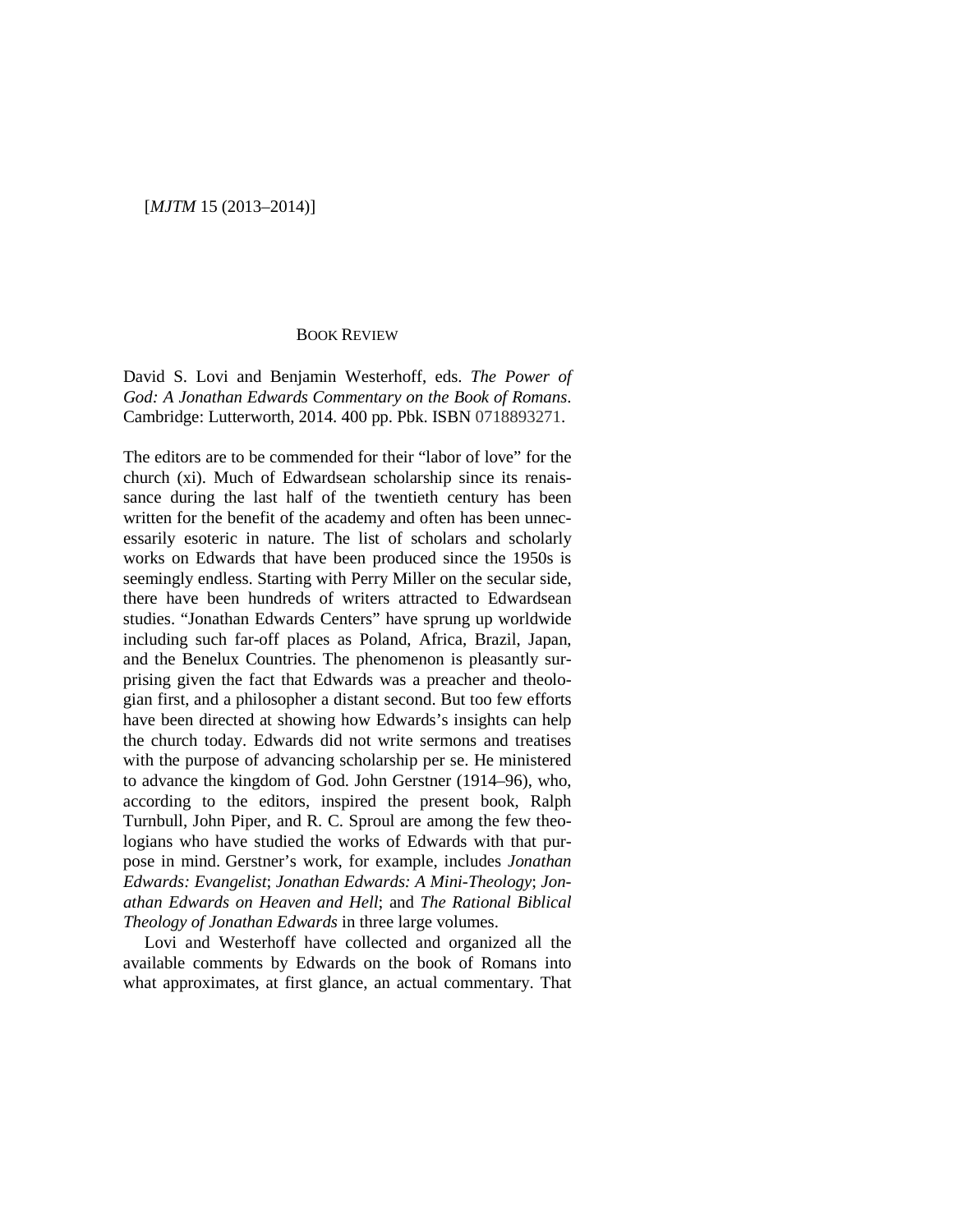## R2 *McMaster Journal of Theology and Ministry* 15

Edwards's comments on the Romans letter are now available in this handy format can be of benefit to preachers and interested laypersons, especially those who prefer to have a book in hand.

A few words of caution are appropriate, however. There is a concern regarding context on two fronts. First, the contexts of Edwards's own comments are not identified aside from mentioning the actual source. Apart from that the reader has no inkling whether the comment on a certain text was a part of a philosophical discussion, an apologetic discourse, or a sermon. Pertinent and likely questions regarding the actual content of each selection, and Edwards's approach to the text, the style of his comments, and the purpose of his writing about the passage are not answered. Second, Edwards's widely scattered writings on Romans are presented today at a time of great flux and uncertainty on the evangelical scene with respect to the interpretation of the Romans letter. In this book there is no reasoned engagement with the current scene on Edwards's behalf. In fact there is no engagement at all. No effort is made to address either Edwards's own setting on the one hand or to suggest where his interpretation can be of help to pastors in the confused state of Romans studies in which they find themselves with respect to preaching on the Romans text. This is a significant weakness in the publication that could have been remedied.

It is true to say that Jonathan Edwards was primarily a biblical preacher. But when he was not engaged in that work he was occupied with clarifying the Great Awakening to a confused Christendom, elucidating the vagaries of "vital piety" for the sake of seekers and detractors alike, and defending the theology of the Bible. Edwards often found himself in the thick of theological controversy, was an able apologist, and most often left the field less cluttered with error. His rejoinder to John Taylor, minister at Norwich, England, and others regarding original sin (volume 3 of *The Works of Jonathan Edwards*, Yale edition) and the freedom of the will (*Works*, volume 1) in two large treatises are cases in point. The intention here is to suggest that Edwards, given the magnitude of the issues involved in the Romans debate and the implications for evangelical theology today, would have jumped into the fray. It would have been very helpful if the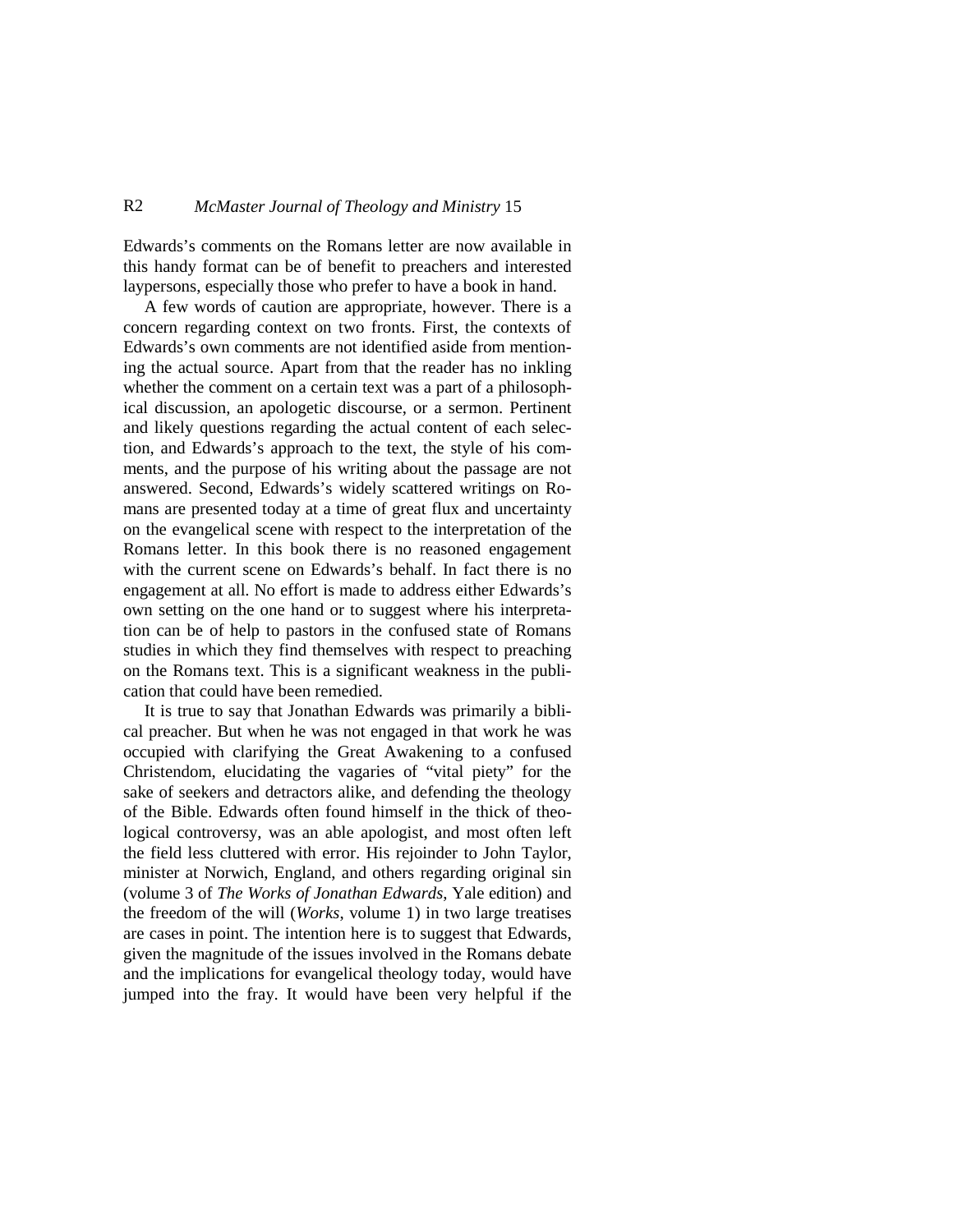editors had used Edwards's own words to interact with the current debate.

A quick look at Romans studies today will show how useful this would be. The purpose and message of the book of Romans is being hotly debated. The responses of conservative writers to some recent interpretations of Romans range from gracious and reasoned exchange to startling accusations of heresy. The traditional view of Romans is that Paul intends to set forth the doctrines of grace. In other words, Paul explains in this epistle that salvation is of the Lord and that any dependence on human effort in order to earn salvation is out of the question. He therefore spends a considerable amount of his writing, as in other epistles, critiquing the legalism of the Jews, who believed that salvation involved an earned righteousness.

Another view emerged during the late 1970s. For an overview of the some of the major issues in Romans studies, see Karl Donfried's *The Romans Debate, Revised and Expanded* (2001), and Richard Longenecker's *Introducing Romans: Critical Issues in Paul's Most Famous Letter* (2011). The "new perspective on Paul" advocated by E. P. Sanders (*Paul and Palestinian Judaism*, 1977) argues that rather than being legalists, Jews were merely responding in obedience to the grace of God. This has been interpreted to mean that Paul endorsed good works in addition to faith in Christ as the entry point of salvation. Others have followed Sanders's lead: James Dunn (*Romans 1–8* and *Romans 9–16*, 1988; *The Theology of Paul the Apostle* 1997; and *The New Perspective on Paul*, 2007) and N. T. Wright (*Justification: God's Plan and Paul's Vision* 2009). John Piper has provided a gracious rebuttal to Wright's thought (*The Future of Justification: A Response to N. T. Wright*, 2007). Piper is concerned particularly about whether or not Wright has denied the doctrine of justification by faith alone. In 2009, Wright addressed the issue in his book *Justification: God's Plan and Paul's Vision*. Thomas Schreiner (*Romans*, 1998), and Douglas J. Moo (*The Epistle to the Romans*, 1996) in the main uphold the traditional view that Paul in Romans teaches salvation by faith alone. See also John Stott (*Romans: God's Good News for the World*, 1995).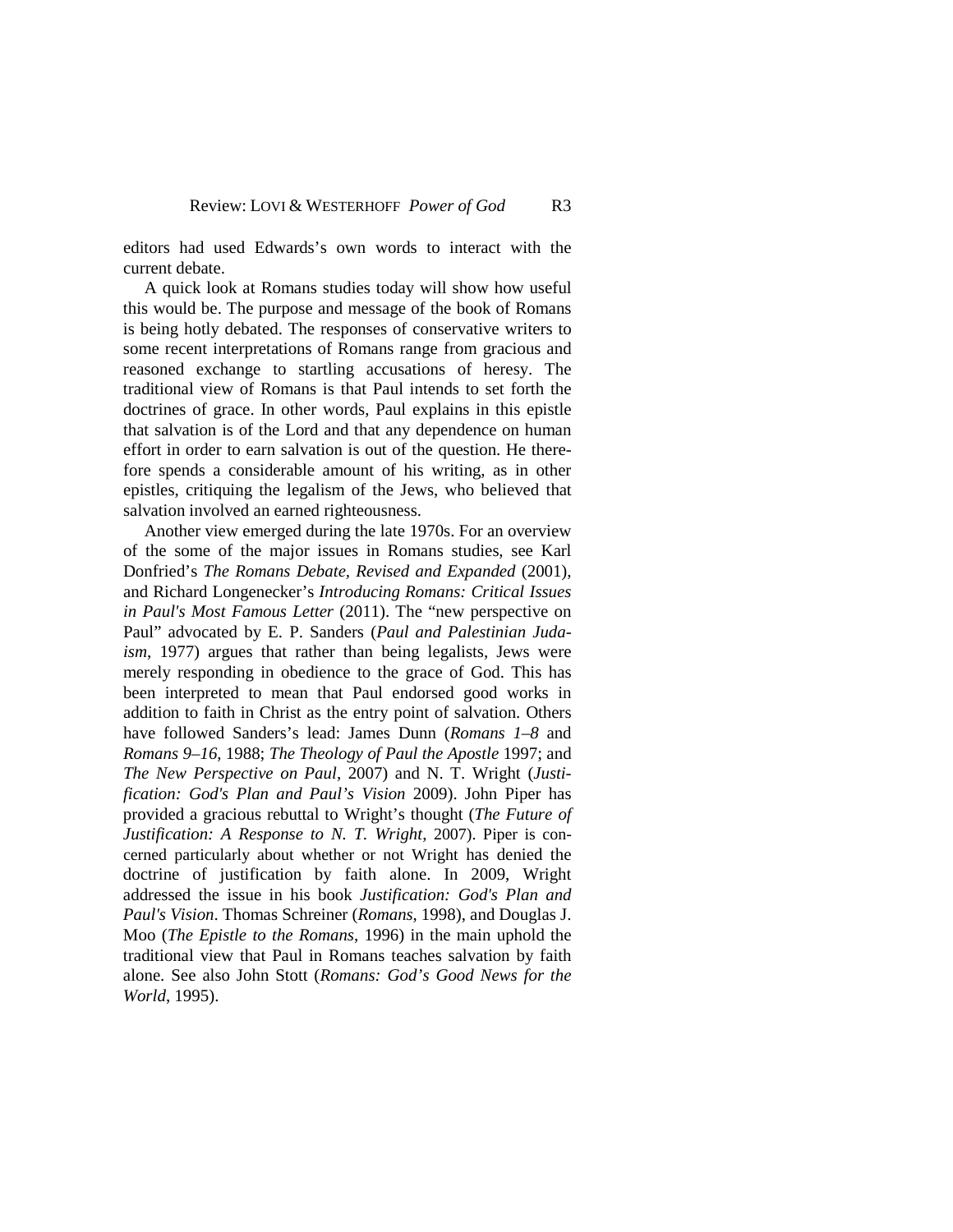## R4 *McMaster Journal of Theology and Ministry* 15

The above summary is provided simply to illustrate the theological milieu into which the present work is being introduced. The editors have taken a brilliant, even iconic, eighteenth century Puritan stalwart and entered his comments on the book of Romans with not a word about his relevance to the current debate. The only reference I can find regarding the purpose and message of the book of Romans and justification doctrine is a brief statement in the Introduction (xii) where the editors mention N. T. Wright in dialogue with John Piper. Even where Edwards's comments clearly intersect with issues in the current debate throughout the text, none is highlighted. This places a limitation on the book's usefulness for a considerable part of the theological market.

For pastors, it would be helpful to know the context of Edwards's writing. For example, if Edwards referred to a verse in Romans in order to buttress a philosophical argument, the application of such comment might well be different than if he was writing a sermon for preaching. Conversely, an intended exegetical study would contain connotation and meaning radically different from a mere oblique reference to such a passage. One might argue therefore that had Edwards written a formal commentary on Romans it would look substantially different than this offering. Context is crucial. But the editors have allowed Edwards's words to stand without annotation. In the strict sense of the word then, to call this book a commentary is widening the definition.

Clearly, the present work needs revision and expansion. The editors would be advised to research the writings of Edwards from which comments are extracted and provide contextual comment in each case. Similarly, wherever Edwards makes reference to verses in the book of Romans that are relevant to the present-day debate about purpose and message, notes to that effect would be helpful to the user.

Without these improvements, the book remains a "cut and paste" effort. In fact, for the computer-literate pastor, all of the content is available online. One needs but click on *jestudies. yale.edu* and then do a search for the relevant passage in the *Online Journal* using its in-house search function to find almost all